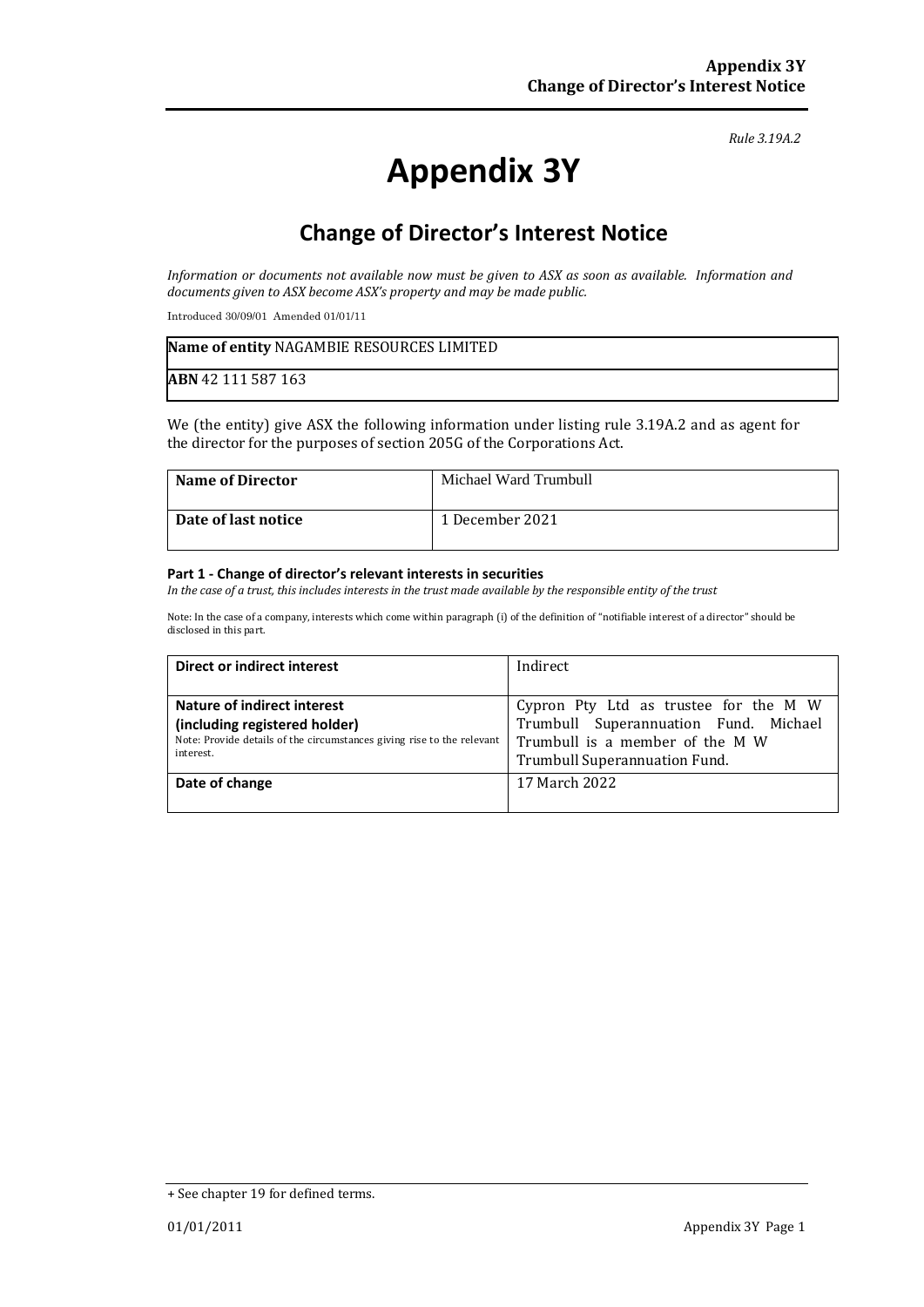| No. of securities held prior to change                                                                       | Direct:                                                                                                                                                                                                                                                                                                                                                                                                                                                                                                                                                                                                                                                                                                                                                                       |
|--------------------------------------------------------------------------------------------------------------|-------------------------------------------------------------------------------------------------------------------------------------------------------------------------------------------------------------------------------------------------------------------------------------------------------------------------------------------------------------------------------------------------------------------------------------------------------------------------------------------------------------------------------------------------------------------------------------------------------------------------------------------------------------------------------------------------------------------------------------------------------------------------------|
|                                                                                                              | 1,250,000 Ordinary Shares.<br>$\bullet$                                                                                                                                                                                                                                                                                                                                                                                                                                                                                                                                                                                                                                                                                                                                       |
|                                                                                                              |                                                                                                                                                                                                                                                                                                                                                                                                                                                                                                                                                                                                                                                                                                                                                                               |
|                                                                                                              | Indirect held by Cypron Pty Ltd as Trustee for<br>The MW Trumbull Superannuation Fund:<br>17,688,428 Ordinary Shares;<br>4,000,000 Options (Exercisable at<br>\$0.10, Vesting 24 November 2017,<br>Expiring 24 November 2022);<br>4,000,000 Options (Exercisable at<br>\$0.108, Vesting 23 November 2018,<br>Expiring 23 November 2023);<br>4,000,000 Options (Exercisable at<br>$\bullet$<br>\$0.10, Vesting 29 November 2019,<br>Expiring 28 November 2024);<br>4,000,000 Options (Exercisable at<br>$\bullet$<br>\$0.10, Vesting 1 December 2020,<br>Expiring 1 December 2025); and<br>4,000,000 Options (Excisable at \$0.1125,<br>Vesting 26 November 2021, Expiring 26<br>November 2026).<br>Indirect held by Cypron Pty Ltd:<br>2,230,064 Ordinary Shares<br>$\bullet$ |
| <b>Class</b>                                                                                                 | Ordinary shares                                                                                                                                                                                                                                                                                                                                                                                                                                                                                                                                                                                                                                                                                                                                                               |
|                                                                                                              |                                                                                                                                                                                                                                                                                                                                                                                                                                                                                                                                                                                                                                                                                                                                                                               |
| <b>Number acquired</b>                                                                                       | 566,037                                                                                                                                                                                                                                                                                                                                                                                                                                                                                                                                                                                                                                                                                                                                                                       |
| <b>Number disposed</b>                                                                                       | <b>NIL</b>                                                                                                                                                                                                                                                                                                                                                                                                                                                                                                                                                                                                                                                                                                                                                                    |
| <b>Value/Consideration</b><br>Note: If consideration is non-cash, provide details and estimated<br>valuation | \$30,000.00                                                                                                                                                                                                                                                                                                                                                                                                                                                                                                                                                                                                                                                                                                                                                                   |

<sup>+</sup> See chapter 19 for defined terms.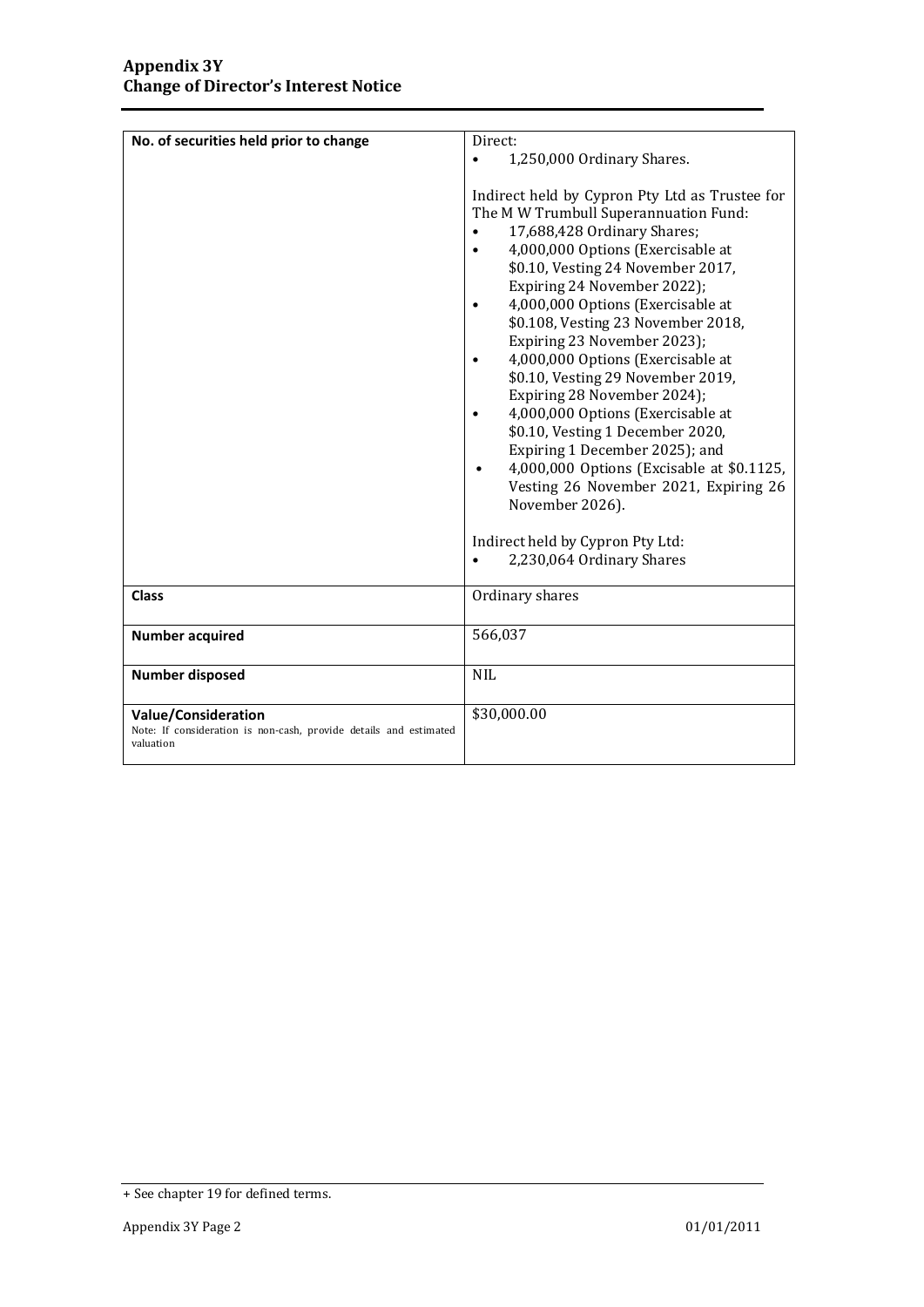| No. of securities held after change                                                                                                                                         | Direct:                                                                                                                                                                                                                                                                                                                                                                                                                                                                                                                                                                                                                                                                                                                                                          |
|-----------------------------------------------------------------------------------------------------------------------------------------------------------------------------|------------------------------------------------------------------------------------------------------------------------------------------------------------------------------------------------------------------------------------------------------------------------------------------------------------------------------------------------------------------------------------------------------------------------------------------------------------------------------------------------------------------------------------------------------------------------------------------------------------------------------------------------------------------------------------------------------------------------------------------------------------------|
|                                                                                                                                                                             |                                                                                                                                                                                                                                                                                                                                                                                                                                                                                                                                                                                                                                                                                                                                                                  |
|                                                                                                                                                                             | 1,250,000 Ordinary Shares.<br>Indirect held by Cypron Pty Ltd as Trustee for<br>The MW Trumbull Superannuation Fund:<br>18,254,465 Ordinary Shares<br>4,000,000 Options (Exercisable at<br>\$0.10, Vesting 24 November 2017,<br>Expiring 24 November 2022);<br>4,000,000 Options (Exercisable at<br>$\bullet$<br>\$0.108, Vesting 23 November 2018,<br>Expiring 23 November 2023);<br>4,000,000 Options (Exercisable at<br>\$0.10, Vesting 29 November 2019,<br>Expiring 28 November 2024);<br>4,000,000 Options (Exercisable at<br>$\bullet$<br>\$0.10, Vesting 1 December 2020,<br>Expiring 1 December 2025); and<br>4,000,000 Options (Excisable at \$0.1125,<br>Vesting 26 November 2021, Expiring 26<br>November 2026).<br>Indirect held by Cypron Pty Ltd: |
|                                                                                                                                                                             | 2,230,064 Ordinary Shares                                                                                                                                                                                                                                                                                                                                                                                                                                                                                                                                                                                                                                                                                                                                        |
|                                                                                                                                                                             |                                                                                                                                                                                                                                                                                                                                                                                                                                                                                                                                                                                                                                                                                                                                                                  |
|                                                                                                                                                                             |                                                                                                                                                                                                                                                                                                                                                                                                                                                                                                                                                                                                                                                                                                                                                                  |
| Nature of change<br>Example: on-market trade, off-market trade, exercise of options, issue<br>of securities under dividend reinvestment plan, participation in buy-<br>back | Quotation of new ordinary shares on 17 March<br>2022 pursuant to the share purchase plan<br>2022.                                                                                                                                                                                                                                                                                                                                                                                                                                                                                                                                                                                                                                                                |
|                                                                                                                                                                             |                                                                                                                                                                                                                                                                                                                                                                                                                                                                                                                                                                                                                                                                                                                                                                  |

## **Part 2 – Change of director's interests in contracts**

Note: In the case of a company, interests which come within paragraph (ii) of the definition of "notifiable interest of a director" should be disclosed in this part.

| <b>Detail of contract</b>                                                                                                                                                   | N/A |
|-----------------------------------------------------------------------------------------------------------------------------------------------------------------------------|-----|
| <b>Nature of interest</b>                                                                                                                                                   | N/A |
| Name of registered holder<br>(if issued securities)                                                                                                                         | N/A |
| Date of change                                                                                                                                                              | N/A |
| No. and class of securities to which<br>interest related prior to change<br>Note: Details are only required for a contract in<br>relation to which the interest has changed | N/A |
| Interest acquired                                                                                                                                                           | N/A |

<sup>+</sup> See chapter 19 for defined terms.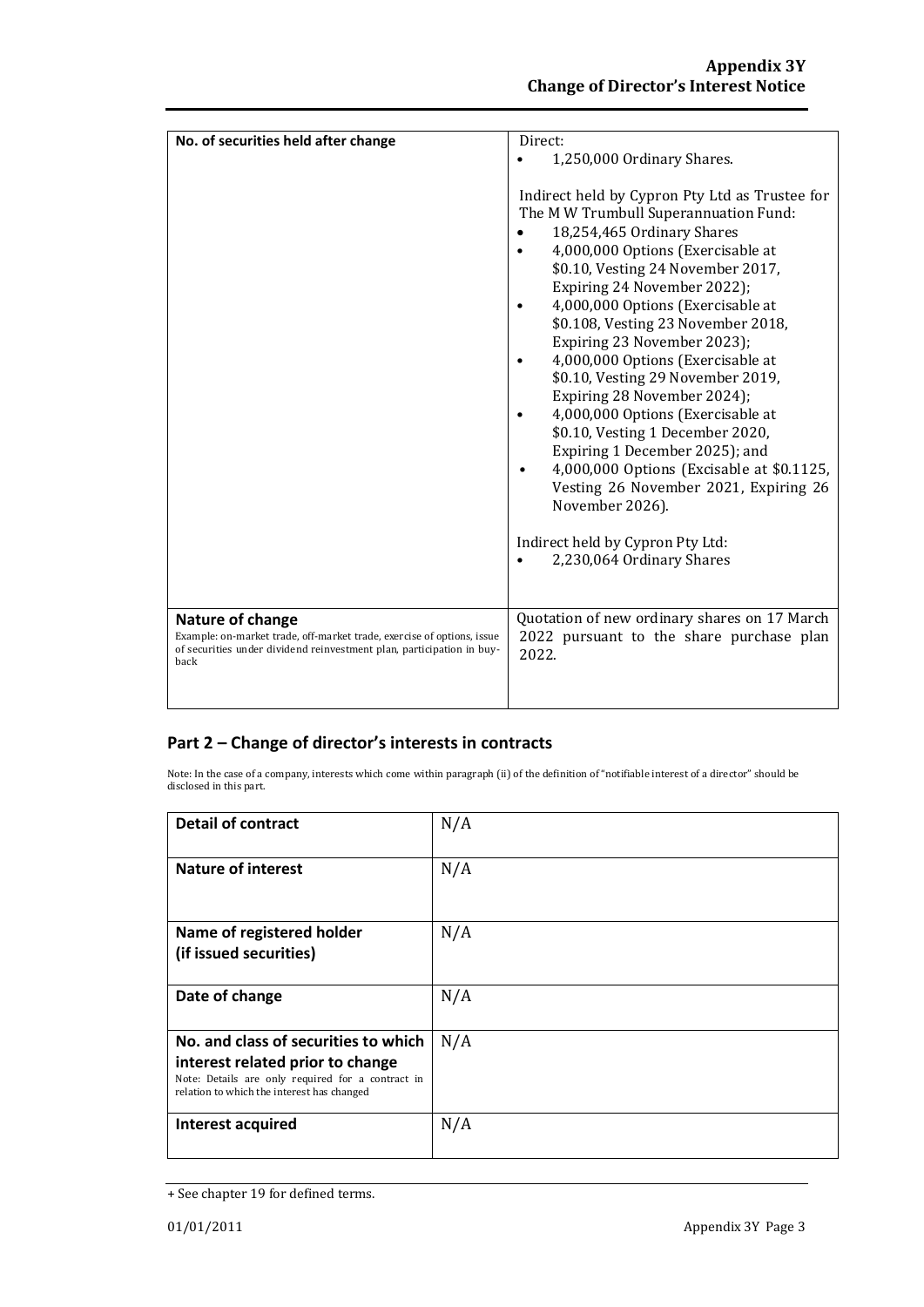| Interest disposed                                                                                               | N/A |
|-----------------------------------------------------------------------------------------------------------------|-----|
| <b>Value/Consideration</b><br>Note: If consideration is non-cash, provide details<br>and an estimated valuation | N/A |
| Interest after change                                                                                           | N/A |

## **Part 3 –** +**Closed period**

| Were the interests in the securities or contracts detailed           | N/A |
|----------------------------------------------------------------------|-----|
| above traded during a <sup>+</sup> closed period where prior written |     |
| clearance was required?                                              |     |
| If so, was prior written clearance provided to allow the $\vert$ N/A |     |
| trade to proceed during this period?                                 |     |
| If prior written clearance was provided, on what date was            | N/A |
| this provided?                                                       |     |

<sup>+</sup> See chapter 19 for defined terms.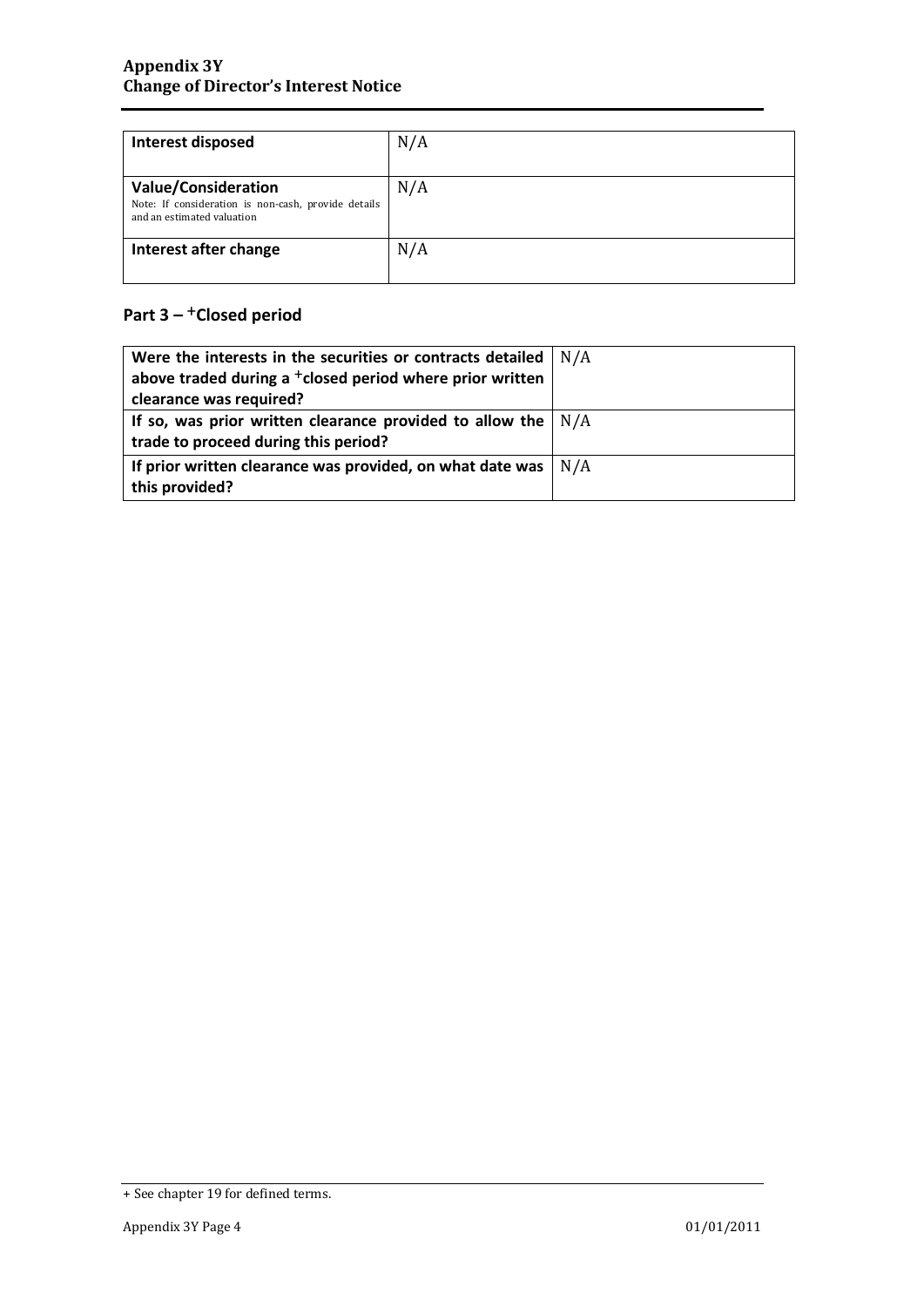*Rule 3.19A.2*

# **Appendix 3Y**

# **Change of Director's Interest Notice**

*Information or documents not available now must be given to ASX as soon as available. Information and documents given to ASX become ASX's property and may be made public.*

Introduced 30/09/01 Amended 01/01/11

| Name of entity NAGAMBIE RESOURCES LIMITED |  |
|-------------------------------------------|--|
| <b>ABN</b> 42 111 587 163                 |  |

We (the entity) give ASX the following information under listing rule 3.19A.2 and as agent for the director for the purposes of section 205G of the Corporations Act.

| <b>Name of Director</b> | Alfonso Michele Giuseppe Grillo |
|-------------------------|---------------------------------|
| Date of last notice     | 1 December 2021                 |

#### **Part 1 - Change of director's relevant interests in securities**

*In the case of a trust, this includes interests in the trust made available by the responsible entity of the trust*

Note: In the case of a company, interests which come within paragraph (i) of the definition of "notifiable interest of a director" should be disclosed in this part.

| <b>Direct or indirect interest</b>                                                                                                                                    | Indirect                                                                                                                                                                                                                                                                                                                                                                                                                                                                                                                                                                                                                                                                          |
|-----------------------------------------------------------------------------------------------------------------------------------------------------------------------|-----------------------------------------------------------------------------------------------------------------------------------------------------------------------------------------------------------------------------------------------------------------------------------------------------------------------------------------------------------------------------------------------------------------------------------------------------------------------------------------------------------------------------------------------------------------------------------------------------------------------------------------------------------------------------------|
| Nature of indirect interest<br>(including registered holder)<br>Note: Provide details of the circumstances giving rise to the relevant<br>interest.<br>Date of change | Wato Holdings Pty Ltd <grillo discretionary<br="">Acc&gt; Alfonso Grillo is a beneficiary of the Grillo<br/>Discretionary Acc.<br/>17 March 2022</grillo>                                                                                                                                                                                                                                                                                                                                                                                                                                                                                                                         |
|                                                                                                                                                                       |                                                                                                                                                                                                                                                                                                                                                                                                                                                                                                                                                                                                                                                                                   |
| No. of securities held prior to change                                                                                                                                | Indirect held by Wato Holdings Pty Ltd as<br>trustee for Grillo Discretionary Acc.:<br>1,937,973 Ordinary Shares;<br>2,000,000 Options (Exercisable at<br>\$0.10, Vesting 24 November 2017,<br>Expiring 24 November 2022);<br>2,000,000 Options (Exercisable at<br>\$0.108, Vesting 23 November 2018,<br>Expiring 23 November 2023);<br>2,000,000 Options (Exercisable at<br>٠<br>\$0.10, Vesting 29 November 2019,<br>Expiring 28 November 2024); and<br>2,000,000 Options (Exercisable at<br>\$0.10, Vesting 1 December 2020,<br>Expiring 1 December 2025); and<br>2,000,000 Options (Exercisable at<br>٠<br>\$0.1125, Vesting 26 November 2021,<br>Expiring 26 November 2026). |

<sup>+</sup> See chapter 19 for defined terms.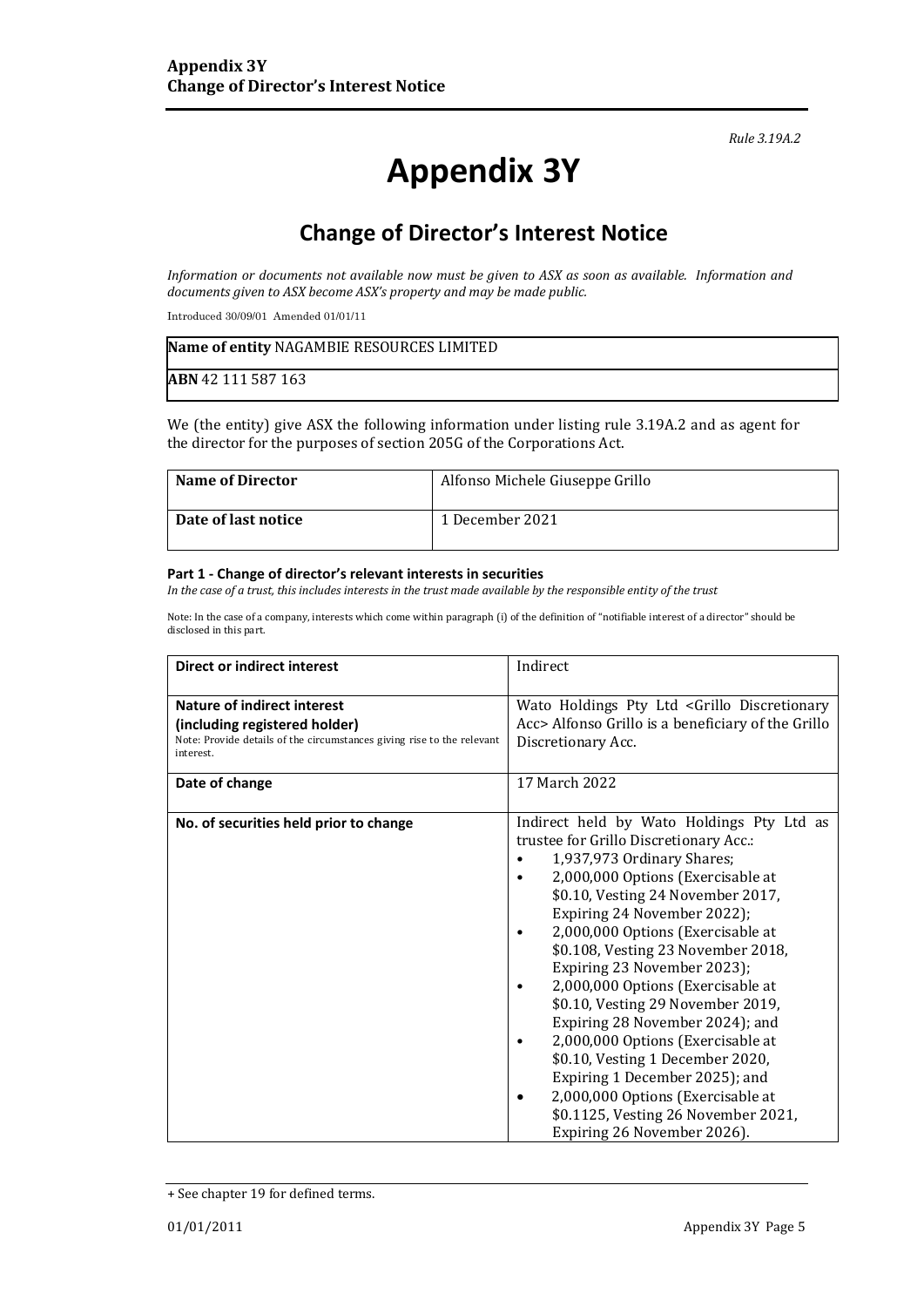| <b>Class</b>                                                                                                                                                                | Ordinary shares                                                                                                                                                                                                                                                                                                                                                                                                                                                                                                                                                                                                                                                         |
|-----------------------------------------------------------------------------------------------------------------------------------------------------------------------------|-------------------------------------------------------------------------------------------------------------------------------------------------------------------------------------------------------------------------------------------------------------------------------------------------------------------------------------------------------------------------------------------------------------------------------------------------------------------------------------------------------------------------------------------------------------------------------------------------------------------------------------------------------------------------|
| <b>Number acquired</b>                                                                                                                                                      | 566,037                                                                                                                                                                                                                                                                                                                                                                                                                                                                                                                                                                                                                                                                 |
| <b>Number disposed</b>                                                                                                                                                      | <b>NIL</b>                                                                                                                                                                                                                                                                                                                                                                                                                                                                                                                                                                                                                                                              |
| Value/Consideration<br>Note: If consideration is non-cash, provide details and estimated<br>valuation                                                                       | \$30,000.00                                                                                                                                                                                                                                                                                                                                                                                                                                                                                                                                                                                                                                                             |
| No. of securities held after change                                                                                                                                         | Indirect held by Wato Holdings Pty Ltd as<br>trustee for Grillo Discretionary Acc.:<br>2,504,010 Ordinary Shares;<br>2,000,000 Options (Exercisable at<br>\$0.10, Vesting 24 November 2017,<br>Expiring 24 November 2022);<br>2,000,000 Options (Exercisable at<br>\$0.108, Vesting 23 November 2018,<br>Expiring 23 November 2023);<br>2,000,000 Options (Exercisable at<br>\$0.10, Vesting 29 November 2019,<br>Expiring 28 November 2024); and<br>2,000,000 Options (Exercisable at<br>\$0.10, Vesting 1 December 2020,<br>Expiring 1 December 2025); and<br>2,000,000 Options (Exercisable at<br>\$0.1125, Vesting 26 November 2021,<br>Expiring 26 November 2026). |
| Nature of change<br>Example: on-market trade, off-market trade, exercise of options, issue<br>of securities under dividend reinvestment plan, participation in buy-<br>back | Quotation of new ordinary shares on 17 March<br>2022 pursuant to the share purchase plan<br>2022.                                                                                                                                                                                                                                                                                                                                                                                                                                                                                                                                                                       |

### **Part 2 – Change of director's interests in contracts**

Note: In the case of a company, interests which come within paragraph (ii) of the definition of "notifiable interest of a director" should be disclosed in this part.

| <b>Detail of contract</b>                           | N/A |
|-----------------------------------------------------|-----|
| <b>Nature of interest</b>                           | N/A |
| Name of registered holder<br>(if issued securities) | N/A |
| Date of change                                      | N/A |

<sup>+</sup> See chapter 19 for defined terms.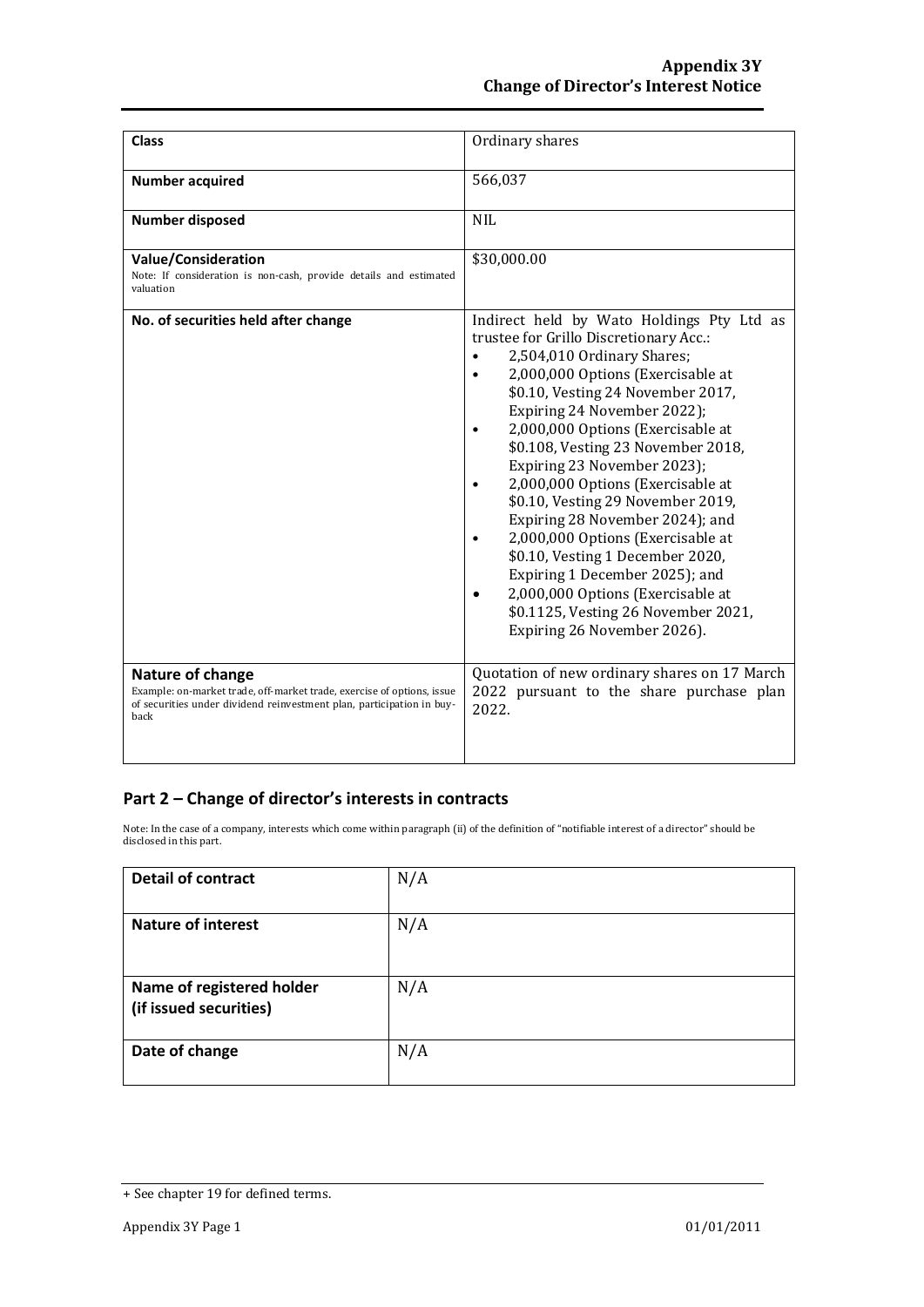| No. and class of securities to which<br>interest related prior to change<br>Note: Details are only required for a contract in<br>relation to which the interest has changed | N/A |
|-----------------------------------------------------------------------------------------------------------------------------------------------------------------------------|-----|
| Interest acquired                                                                                                                                                           | N/A |
| Interest disposed                                                                                                                                                           | N/A |
| <b>Value/Consideration</b><br>Note: If consideration is non-cash, provide details<br>and an estimated valuation                                                             | N/A |
| Interest after change                                                                                                                                                       | N/A |

## **Part 3 –** +**Closed period**

| Were the interests in the securities or contracts detailed           | N/A |
|----------------------------------------------------------------------|-----|
| above traded during a <sup>+</sup> closed period where prior written |     |
| clearance was required?                                              |     |
| If so, was prior written clearance provided to allow the $\vert$ N/A |     |
| trade to proceed during this period?                                 |     |
| If prior written clearance was provided, on what date was            | N/A |
| this provided?                                                       |     |

<sup>+</sup> See chapter 19 for defined terms.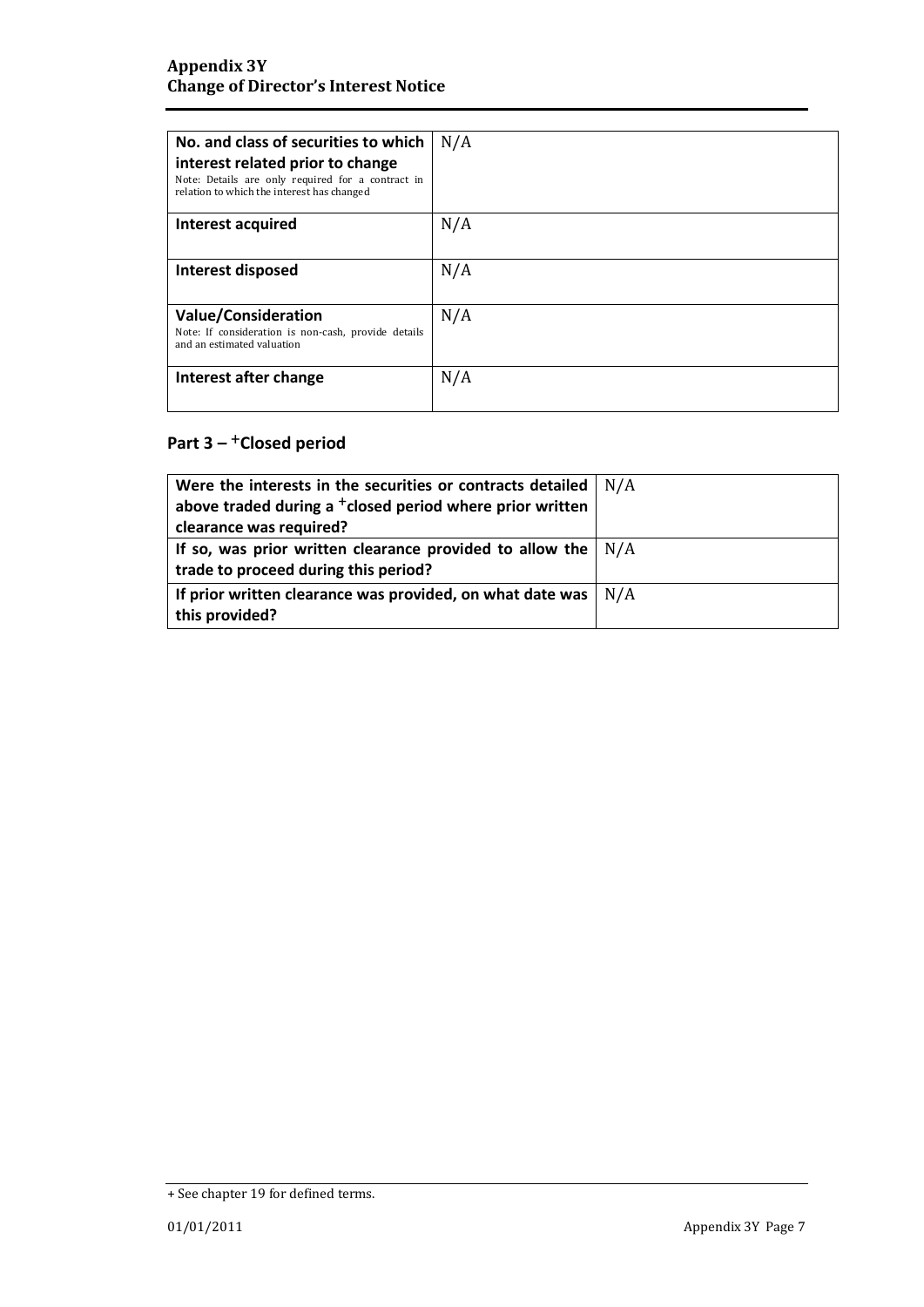*Rule 3.19A.2*

# **Appendix 3Y**

# **Change of Director's Interest Notice**

*Information or documents not available now must be given to ASX as soon as available. Information and documents given to ASX become ASX's property and may be made public.*

Introduced 30/09/01 Amended 01/01/11

| Name of entity NAGAMBIE RESOURCES LIMITED |  |
|-------------------------------------------|--|
| ABN 42 111 587 163                        |  |

We (the entity) give ASX the following information under listing rule 3.19A.2 and as agent for the director for the purposes of section 205G of the Corporations Act.

| <b>Name of Director</b> | <b>William Thomas Colvin</b> |
|-------------------------|------------------------------|
| Date of last notice     | 1 December 2021              |

#### **Part 1 - Change of director's relevant interests in securities**

*In the case of a trust, this includes interests in the trust made available by the responsible entity of the trust*

Note: In the case of a company, interests which come within paragraph (i) of the definition of "notifiable interest of a director" should be disclosed in this part.

| Direct or indirect interest                                                                                                                                | Indirect                                                                                                                                                                                                                                                  |  |
|------------------------------------------------------------------------------------------------------------------------------------------------------------|-----------------------------------------------------------------------------------------------------------------------------------------------------------------------------------------------------------------------------------------------------------|--|
| <b>Nature of indirect interest</b><br>(including registered holder)<br>Note: Provide details of the circumstances giving rise to the relevant<br>interest. | Securities held by Mr William Thomas Colvin<br>and Mrs Joan Teresa Colvin ATF The Colvin<br>Family Super Fund. Mr Colvin is a trustee and<br>beneficiary of the Super Fund.                                                                               |  |
| Date of change                                                                                                                                             | 17 March 2022                                                                                                                                                                                                                                             |  |
| No. of securities held prior to change                                                                                                                     | Indirect held by Mr William Thomas Colvin and<br>Mrs Joan Teresa Colvin ATF The Colvin Family<br>Super Fund:<br>107,983 Ordinary Shares; and<br>2,000,000 Options (Exercisable<br>at<br>\$0.1125, Vesting 26 November 2021,<br>Expiring 16 November 2026) |  |
| <b>Class</b>                                                                                                                                               | Ordinary shares                                                                                                                                                                                                                                           |  |
| <b>Number acquired</b>                                                                                                                                     | 566,037                                                                                                                                                                                                                                                   |  |
| <b>Number disposed</b>                                                                                                                                     | Nil                                                                                                                                                                                                                                                       |  |
| <b>Value/Consideration</b><br>Note: If consideration is non-cash, provide details and estimated<br>valuation                                               | \$30,000.00                                                                                                                                                                                                                                               |  |

<sup>+</sup> See chapter 19 for defined terms.